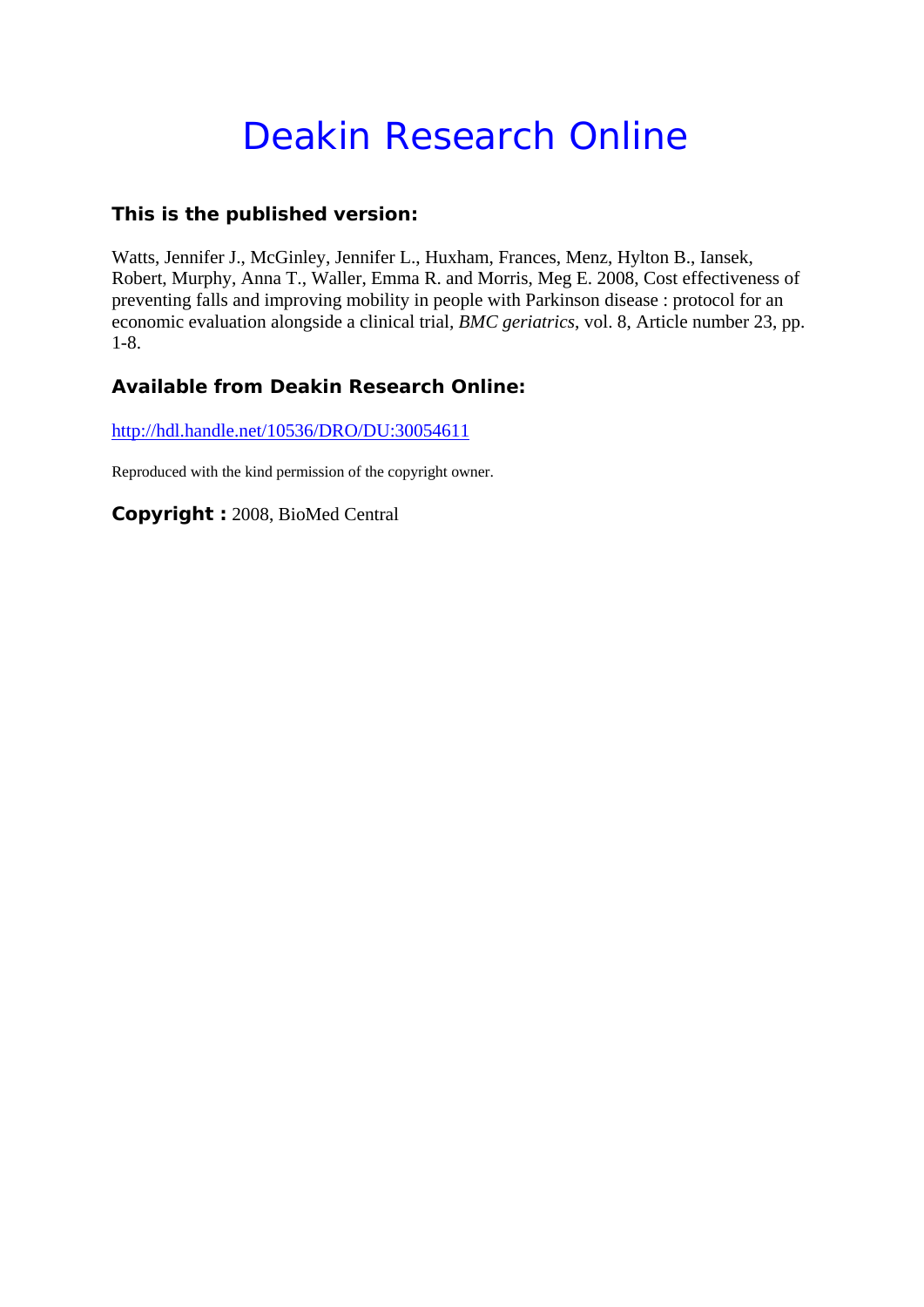**BioMed** Central

# Study protocol **Open Access**

# **Cost effectiveness of preventing falls and improving mobility in people with Parkinson disease: protocol for an economic evaluation alongside a clinical trial**

Jennifer J Watts\*1,6, Jennifer L McGinley<sup>2,6</sup>, Frances Huxham<sup>3,4,6</sup>, Hylton B Menz<sup>5,6</sup>, Robert Iansek<sup>3,4</sup>, Anna T Murphy<sup>3,4,6</sup>, Emma R Waller<sup>1</sup> and Meg E Morris<sup>6</sup>

Address: 1Centre for Health Economics, Monash University, Building 75, 3800 Melbourne, Australia, 2Murdoch Children's Research Institute, Royal Children's Hospital, 3052 Melbourne, Australia, 3Clinical Research Centre in Movement Disorders and Gait (National Parkinson Foundation Centre of Excellence), Kingston Centre Southern Health, Melbourne, Australia, 4Monash Ageing Research Centre, Monash University, 3168 Clayton, Australia, <sup>5</sup>Musculoskeletal Research Centre, Faculty of Health Sciences, La Trobe University, 3086 Melbourne, Australia and <sup>6</sup>Department of Physiotherapy, The University of Melbourne, 3010 Melbourne, Austr

Email: Jennifer J Watts\* - jenny.watts@buseco.monash.edu.au; Jennifer L McGinley - jennifer.mcginley@mcri.edu.au; Frances Huxham - fhuxham@optusnet.com.au; Hylton B Menz - h.menz@latrobe.edu.au; Robert Iansek - robert.iansek@med.monash.edu.au; Anna T Murphy - AnnaT.Murphy@southernhealth.org.au; Emma R Waller - emma.waller@buseco.monash.edu.au; Meg E Morris - m.morris@unimelb.edu.au

\* Corresponding author

Published: 30 September 2008

*BMC Geriatrics* 2008, **8**:23 doi:10.1186/1471-2318-8-23

Received: 11 August 2008 Accepted: 30 September 2008

This article is available from: http://www.biomedcentral.com/1471-2318/8/23

© 2008 Watts et al; licensee BioMed Central Ltd.

This is an Open Access article distributed under the terms of the Creative Commons Attribution License (http://creativecommons.org/licenses/by/2.0), which permits unrestricted use, distribution, and reproduction in any medium, provided the original work is properly cited.

#### **Abstract**

**Background:** Cost of illness studies show that Parkinson disease (PD) is costly for individuals, the healthcare system and society. The costs of PD include both direct and indirect costs associated with falls and related injuries.

**Methods:** This protocol describes a prospective economic analysis conducted alongside a randomised controlled trial (RCT). It evaluates whether physical therapy is more cost effective than usual care from the perspective of the health care system. Cost effectiveness will be evaluated using a three-way comparison of the cost per fall averted and the cost per quality adjusted life year saved across two physical therapy interventions and a control group.

**Conclusion:** This study has the potential to determine whether targetted physical therapy as an adjunct to standard care can be cost effective in reducing falls in people with PD.

**Trial Registration:** No: ACTRN12606000344594

#### **Background**

Parkinson disease (PD) is a progressive neurodegenerative disorder that mainly affects older individuals. The prevalence rates of Parkinson disease are estimated at 1 per cent in people aged over 60 years and between 0.15 and 0.3 per cent in the general population with a mean age of onset in the mid sixties [1-3]. The burden of disease associated with PD is substantial, impacting on individuals, the healthcare system and society [4].

Hypokinesia, rigidity, rest tremor and postural instability in later stages of the disease are the major motor symp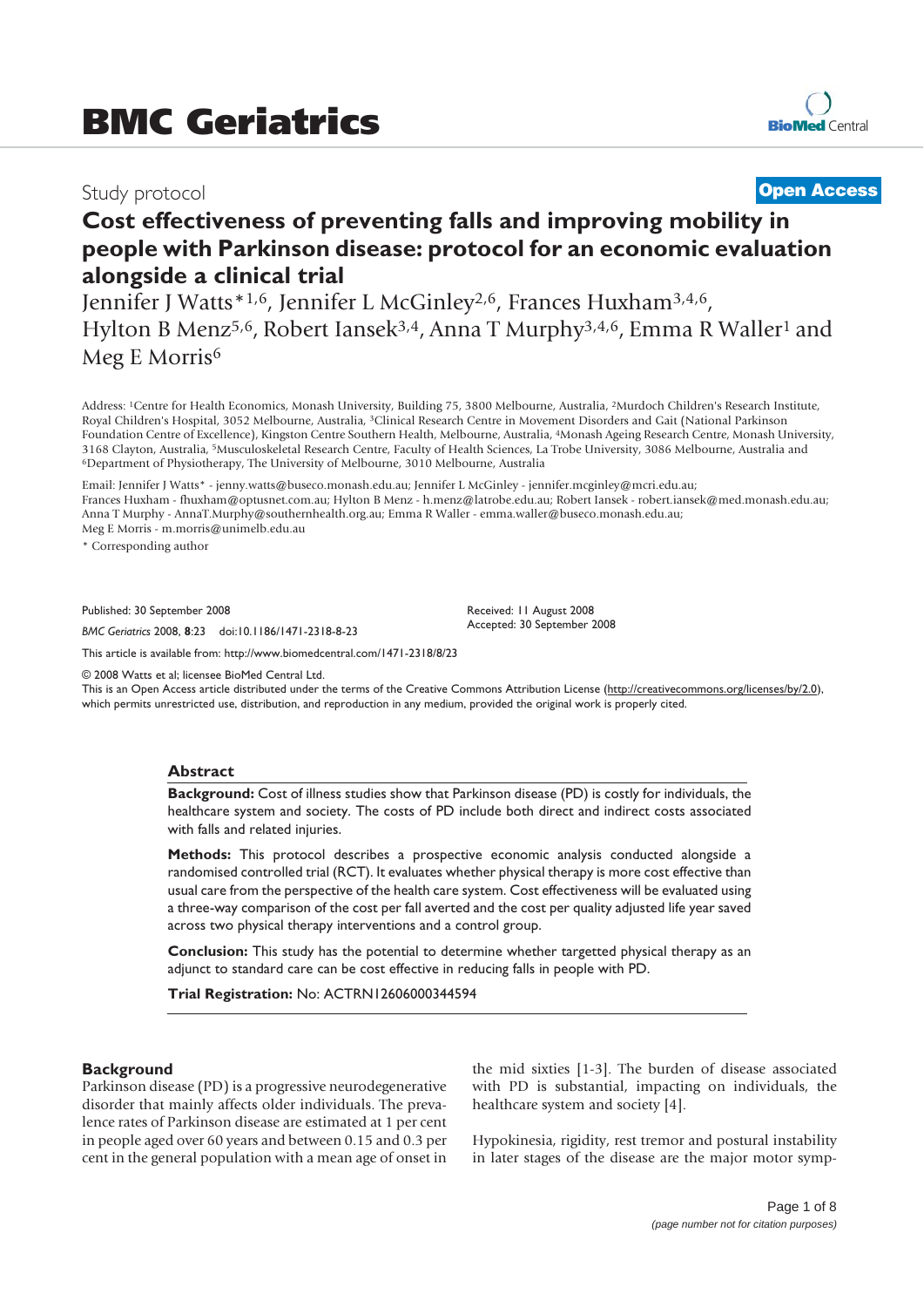toms of PD [5]. These can progressively restrict mobility and increase the risk of falls [1,5]. Other than motor impairments, PD can affect cognitive function [6] and mood [7]. In some people it can also be associated with dementia [8], sleep alterations, sensory symptoms and autonomic dysfunction [1]. Studies indicate that fatigue, pain and depression are symptoms that have significant impacts on quality of life of people with PD [1,9]. Thus in the latter stages of disease progression PD can be associated with significant disability. Deteriorating functionality and loss of mobility associated with PD typically occur at a time when people are also susceptible to ageingrelated changes, compounding these "normal ageing" symptoms [1].

Currently there is no known cure for PD and evidence of effectiveness of neuro-protective agents that slow the progression of the disease is inconclusive [1]. Pharmacotherapy is the most common treatment for motor symptoms although it is reported that complications such as motor fluctuations and dyskinesia are associated with long-term use [1]. A recent systematic review and meta-analysis of the effectiveness of exercise interventions in people with PD found empirical evidence that exercise was beneficial for people with PD with regards to physical functioning, strength and balance and health-related quality of [10].

Annual falls incidence rates in people with PD have been reported to range from 50 – 68 per cent [11-13]. Not only is the risk of falling increased with PD, but the risk of serious falls and falls resulting in injury, particularly hip fracture also increases [14-17]. One study has estimated that 27% of people with PD will sustain a hip fracture in the first 10 years following diagnosis of PD [15]. Predictors of falls include number of falls in the previous year, Hoehn and Yahr stage and 'fear of falling', however the relationship between falls and PD severity combined with level of activity has not been established [17].

A number of costs of illness studies conducted to assess the social and economic burden of PD have shown that PD is costly for individuals, the health-care system and society more broadly [4,18-25]. Drug therapy is a major contributor to direct health care costs [4,21-23], while individuals and their carers also face home care costs and may suffer high productivity losses [4]. Although the costs of falls and fall-related injuries have not been separately analysed in cost of illness studies associated with PD, falls are likely to incur both direct and indirect costs. These include increased costs from health-care service utilization, sustained productivity losses, and impacts on carer quality of life in terms of depression [18], fear for their spouse, and carer injuries sustained while preventing their spouse's falls [19].

A recent New Zealand community-based falls prevention study in an elderly population suggests that falls intervention programs can be cost effective, finding that a home safety program cost \$432 per fall prevented [26]. Any intervention that is cost-effective at reducing aspects of the burden of PD, in this case falls, could have important economic benefits for patients and families, and for the health-care system as a whole.

From the perspective of the health system, this prospective economic analysis addresses whether physical therapy is more cost effective than standard care in terms of the number of falls prevented, the number of injurious falls prevented and improvement in health related quality of life (HRQoL). The incremental cost per fall prevented, cost per injurious fall prevented, cost per quality adjusted life year saved are predicted to be less for the two active therapy groups (PRT and MST) than for the control group. No statistically significant difference is predicted between the PRT and MST intervention groups.

#### **Methods**

This study incorporates a prospective economic analysis alongside a randomized controlled trial (RCT). The economic analysis takes the perspective of the health-care system and compares two different physiotherapy programs (movement strategy training (MST) and progressive resistance strength training (PST)) with usual PD care (control group receiving a PD education program without falls education). The three interventions are compared to assess relative cost effectiveness where benefits are measured in terms of two intermediate clinical outcomes, 'falls prevented' and 'injurious falls prevented' and an economic outcome endpoint HRQoL.

#### *Movement strategy training (MST)*

The MST intervention group receives an 8 week outpatient program consisting of a once-weekly physical therapy session (usually provided in groups of 4), which comprises strategies to prevent falls, enhance balance and improve mobility as defined by Morris [27]. Education about risk factors for falls and strategies for reducing falls in the home is included. Participants also complete a home program of exercises once a week. During the 8 weeks each individual also receives one home visit by an occupational therapist (OT), physical therapist or nurse where compliance with the program is monitored.

#### *Progressive resistance strength training (PRT)*

The PRT intervention group receive an 8 week outpatient program consisting of a once weekly 60 minute individualized strengthening program. Resistance is progressively increased and all exercises are functional in design. Participants are also instructed on how to complete the exercises once a week at home. Appropriate equipment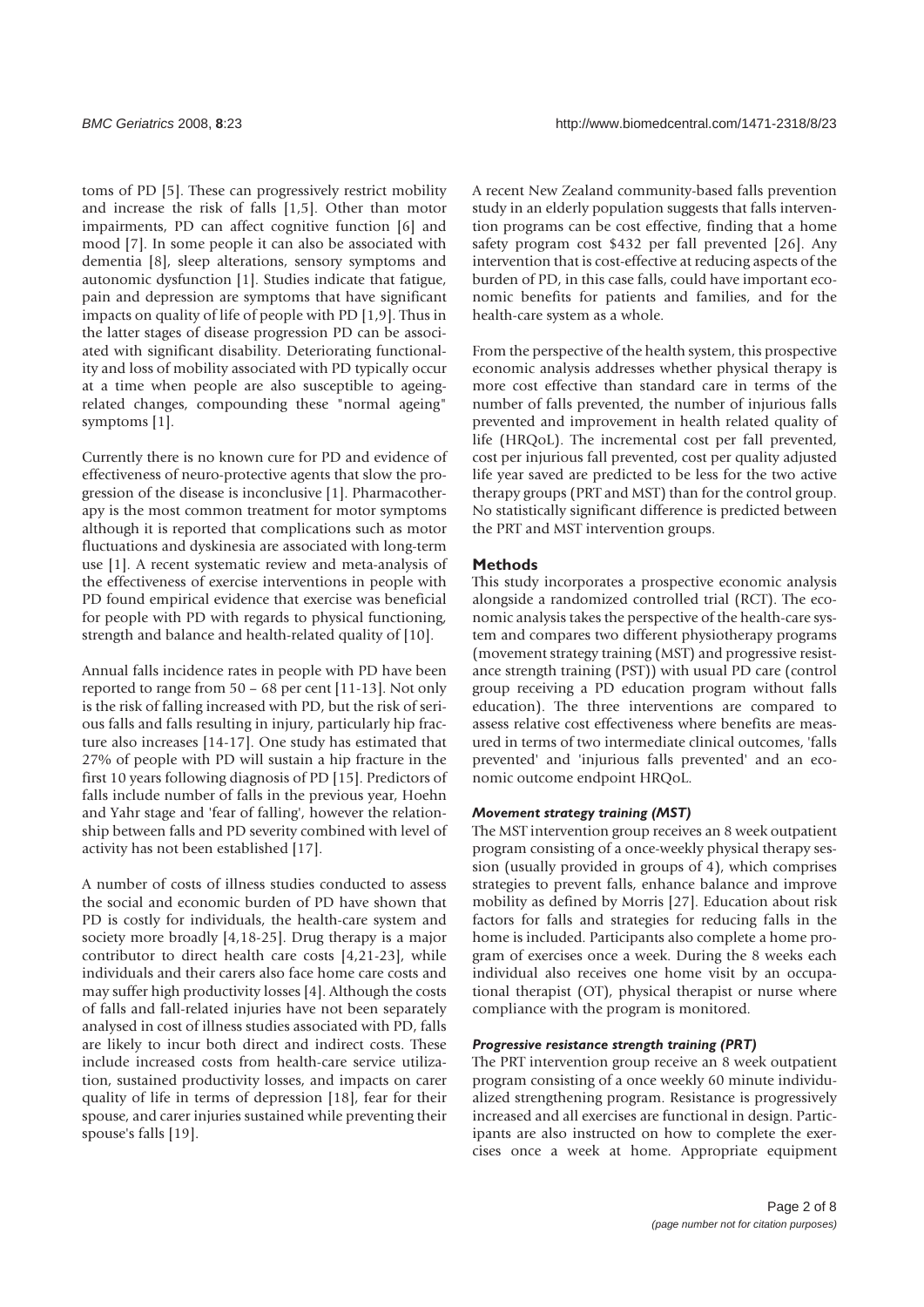including a weighted vest is provided for this purpose. As with the MST intervention, people in the PRT intervention group also receive a home visit.

#### *Control intervention*

The control intervention is an 8 week, once weekly, 60 minute outpatient social activity and PD education program, with an additional activity performed once a week at home. During the program, each person also receives a home visit (as described above).

#### *Co-interventions*

The study does not restrict participants from accessing their usual care or any other activities. It is predicted that a small number of participants might access other physical therapy services, or home modification during the intervention and 12-month follow-up period. The baseline, 3 month and 12 month follow-up questionnaires were designed to capture this information.

#### *Study population*

Participants are recruited into the RCT from specialist outpatient movement disorder clinics and private neurologists and physical therapists in the Melbourne metropolitan area as well as from advertising in local newspapers. All participants recruited for the RCT are included in the cost effectiveness analysis. To be included, participants are required to have idiopathic PD, be willing and able to provide informed consent, able to walk and safely participate in an exercise program and have the ability to travel to the outpatient clinic for the 8 weeks of therapy and for 4 testing sessions. People are excluded if they scored less than 24 on the Mental State Examination (MMSE) [28], if they are Hoehn and Yahr Stage V [29] (bed or wheelchair-bound), or if they are on major tranquilizers.

#### *Sample size*

Due to the paucity of trials in people with PD using prospective falls as an outcome measure, the sample size calculation for the study was inherently speculative. Falls rates were initially determined based on data from a previous study of people with PD and older people without PD [30]. The minimum sample size per group required to obtain a statistically significant difference in falls frequency between the control group (with an estimated 60% falls rate) and the PST or MRT groups (with a 40% rate) was calculated as 110 participants ( $\alpha = 0.05$ ,  $\beta =$ 80%, 10% drop-out rate). However, a recent blinded interim assessment of the falls data indicated a far higher falls rate than initially expected (over 800 falls reported by 93 participants enrolled). An interim analysis by an external data monitoring committee is scheduled in the near future and will consider intervention efficacy, safety and sample size.

#### *Blinding*

All participants are tested four times by a trained blinded independent assessor: prior to and at the completion of each 8 week intervention, and 3 months and 12 months after completion of the intervention.

#### *Ethics Approval*

Ethics approvals were obtained from the Southern Health Human Research Ethics Committee (HREC Number 060035) and The University of Melbourne Health Sciences Human Ethics Sub-Committee (Number 0828579) of Australia.

#### *Measures of outcomes*

An intervention aimed at improving strength or mobility and reducing falls in people with PD is likely to have an immediate effect on both health outcomes and HRQoL. We have therefore incorporated a range of outcome measures aimed at detecting these changes in our core set of fall outcome measures. The primary clinical outcome measure is falls frequency (number of falls per person). A fall has been broadly defined as an unexpected event in which the participant comes to rest on the ground, floor or lower level [31,32]. This definition is consistent with the literature on falls prevention. Changes in HRQoL will be measured using both a PD-specific measure (PDQ-39) [33] and a generic utility instrument (Euroqol-5D) [34] administered at baseline, immediately post-intervention, 3 months, and 12 months.

#### *Measures of cost*

From the health care-system perspective costs incorporate the direct costs of each intervention, including the costs of running the interventions themselves, the costs to the participants of accessing the intervention and any relevant downstream health costs or savings. These costs (and savings) will be quantified, valued, and aggregated to determine total and marginal cost estimates per unit of outcome.

#### *Direct costs*

Direct costs of delivering the interventions will include the resource costs of running the physiotherapy training, the Falls Prevention Education Program, and conducting the home visit. Cost categories will include staff costs (therapists and allied health assistants), equipment (such as weight training equipment used in the PRT intervention), space, capital, overheads, and consumables (education materials). Program development costs will be attributed to each intervention, capturing the costs of training staff to deliver the interventions and developing the intervention protocols.

The costs/savings of health services utilization resulting from events relating to falls and related injuries will be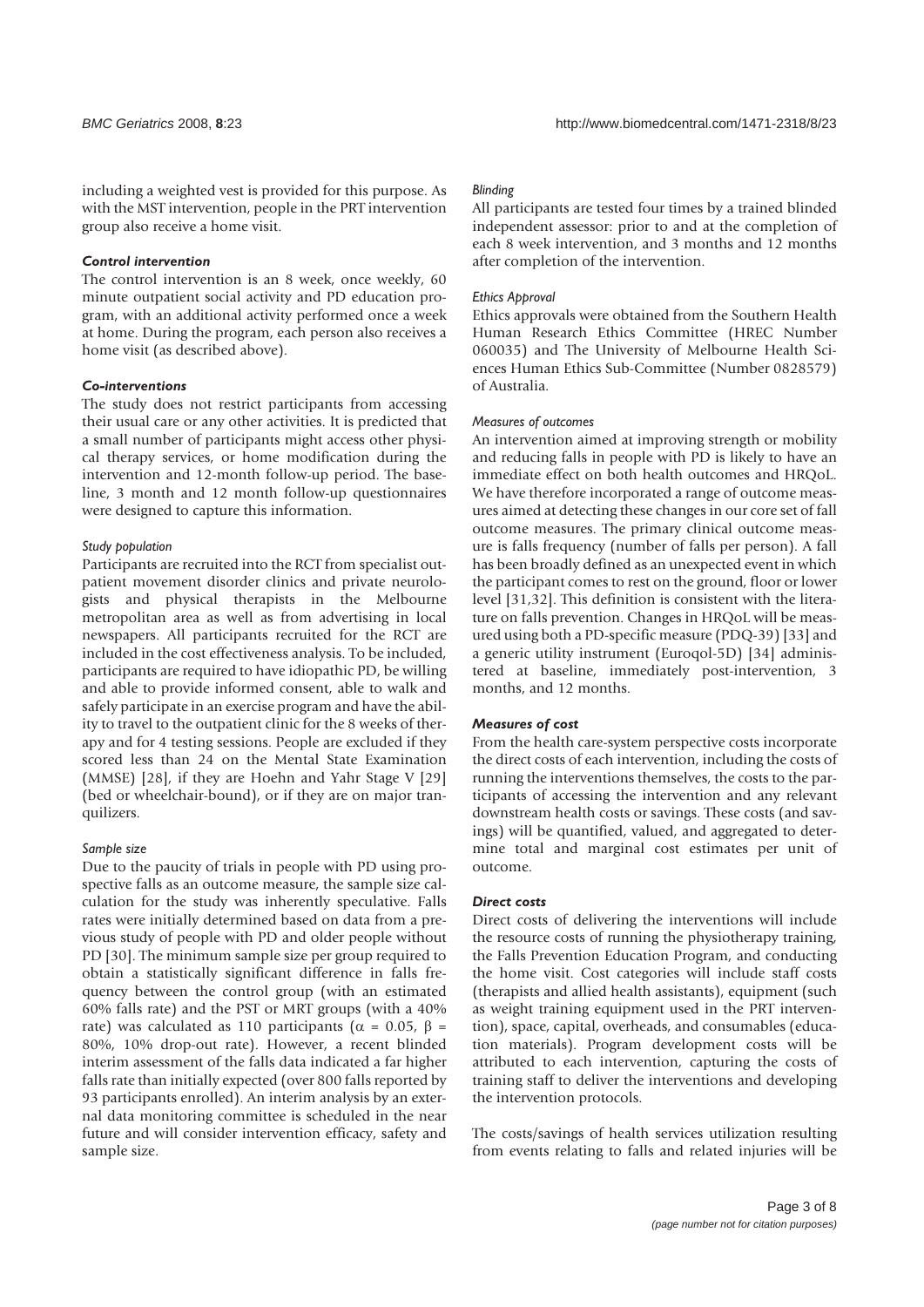valued to capture the changes in service use associated with reduced falls that result from the interventions. This requires identifying:

- healthcare costs resulting from events relating to falls and related injuries;
- the number and severity of injuries resulting from falls (by injury type);
- the number of hospitalizations and length of stay attributable to falls related injuries; and
- the number of people requiring institutional care following falls injuries.

The direct costs or out-of-pocket payments associated with the interventions that are borne by patients and/or their families will be included. From the health care system perspective the costs of access (transportation) to and from the intervention is likely to be the primary direct personal cost associated with the intervention.

#### *Indirect costs*

Indirect costs associated with the interventions will be included in the analysis. These are the opportunity cost for participants and their carers of the intervention (patient time), and productivity gains/losses in work and leisure that result from the intervention.

#### *Exclusion of trial costs*

All setup costs and other costs related to the clinical trial will be excluded. These include costs associated with trial administration, data collection, and actual measurement of clinical outcomes as per the trial protocol.

#### **Results**

#### *Outcome data*

A falls incidence reporting system has been designed to collect comprehensive falls data, comprising a falls calendar, a falls telephone hotline, and regular 'falls-specific' calls to frequent 'fallers' for clarity and completeness [32]. The questions relating to economic data associated with each fall are shown in Figure 1. Following a fall, participants record the event on an especially designed calendar and telephone the 'Falls Hotline'. A standardized questionnaire is administered by a trained assistant when a participant reports a fall through the hotline or in a follow-up phone call for falls reported through the falls calendar. This questionnaire collects important subclassification data on the type and cause of the fall and includes a comprehensive set of questions on any health service use arising as a result of the fall.

Falls are classified as injurious and non-injurious falls. Detailed falls classification data are also collected through the falls follow-up standardized questionnaire on injuries sustained. Hospitalization information including length of stay, transport mode to hospital, and details of the hospital, together with other out-patient health care service utilization (general practitioner, Parkinson's specialist, physiotherapist, other allied health professional, radiology clinic and pathology clinic) are collected. This latter information will also be used to determine the extent of injury associated with falls, to define falls as 'injurious' or 'non-injurious' and the associated costs of falls.

Making this distinction between injurious and non-injurious falls and the data collection strategy developed will reduce misclassification and reporting errors [31]. Further, from a health-care system perspective this distinction is beneficial in providing more specific and deeper analysis of both the effectiveness and health-care costs/savings associated with the interventions.

Quality of life data is obtained from the two Quality of Life surveys (the PDQ-39 questionnaire that collects disease-specific quality of life data and the Euro-QOL which generates a generic health quality of life utility measure), administered to each participant at the baseline, postintervention, 3 months, and 12 month interview.

Changes in disability attributable to the intervention are measured using the Unified Parkinson's Disease Rating Scale (UPDRS) [35]. This will enable us to stratify falls by the level of disability.

#### *Cost data*

A questionnaire administered to facility managers will quantify the resource requirements, including staff costs, rent for space and large capital items, overheads and consumables. Market prices and relevant depreciation rates will be used to determine other capital and equipment costs. Sensitivity analysis will be used to vary labour costs using the award wage rate plus on-costs for superannuation and leave loading, and market fee-for-service charges for the relevant health professional category.

A questionnaire, to be administered at each therapy session, has been designed to capture information on any injuries or health issues and associated healthcare utilisation arising as a direct result of the therapy sessions. Personal costs borne by the individual in accessing the intervention including time, distance and mode of transport are also included. Costs of each mode of transport will be estimated using standard taxi charges, the price of public transport, and a cost per kilometre for a private car.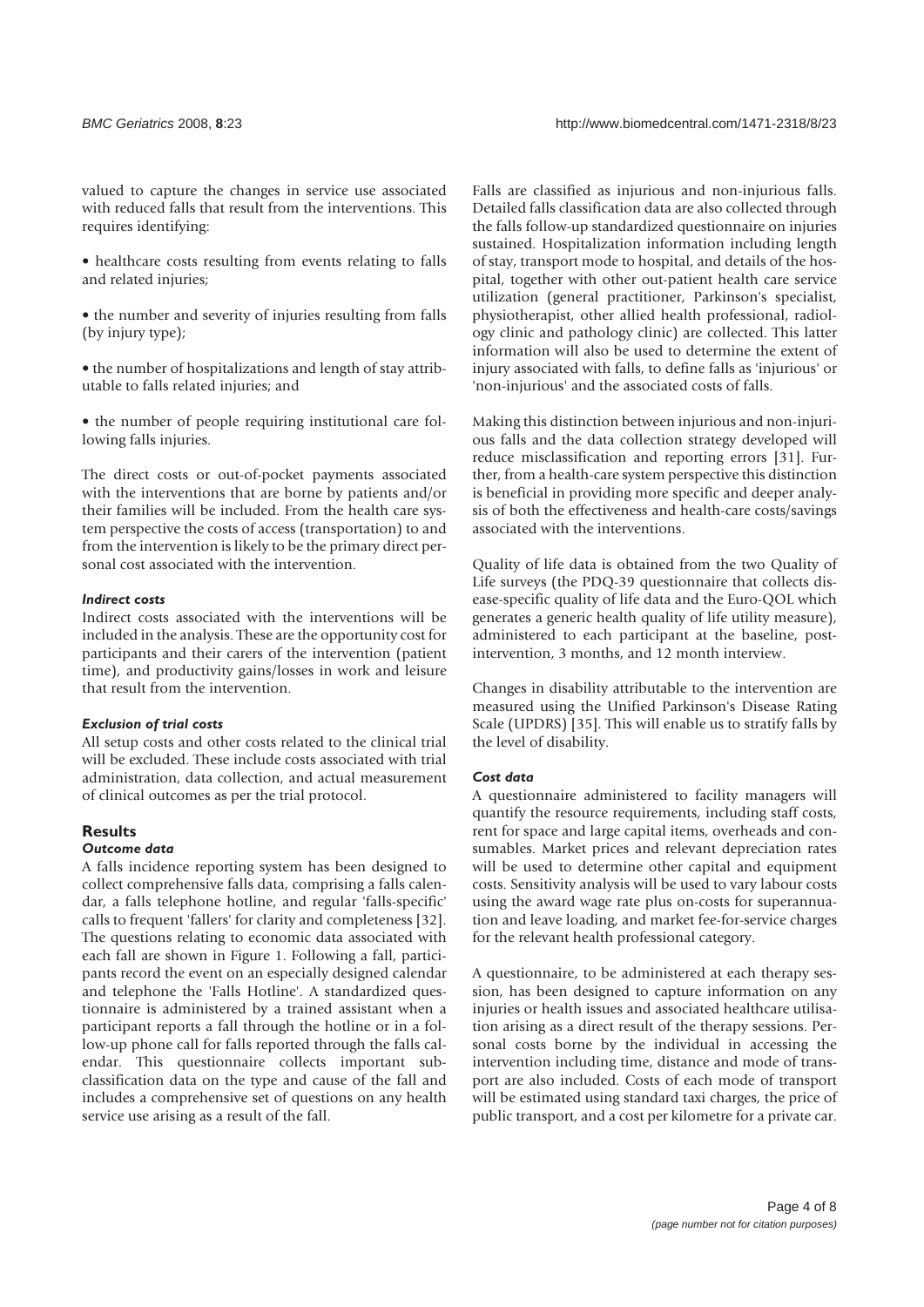|  |  | Did you need to go to hospital after your fall? |  |  |
|--|--|-------------------------------------------------|--|--|
|  |  |                                                 |  |  |

 $\Box$  YES  $\Box$  NO

a) If yes, how did you get to hospital?

b) If you did go to hospital following the fall, were you admitted overnight?

c) If yes, how many nights did you stay in hospital?

Please indicate if you needed to use any of the following out-of-hospital health services following your fall:

- i) General Practitioner
- ii) Parkinson disease Specialist
- iii) Physiotherapist
- iv) Other allied Health Professional
- v) Radiology (XRay Clinic)
- vi) Pathology Clinic

### **Figure 1 Economic data/questions included on the Falls Questionnaire.**

Data collected through the falls calendar and falls hotline will be used to quantify fall-related health care service utilization. Valuing or costing health service utilization will be done using a number of methods. Where patients attend a hospital in our Southern Health region (which includes hospital facilities participating in the study), we will collect patient-level costing and utilization data for inpatient services from the hospital's computerized costing and admission discharge systems. This data can then be used to model costs for patients where patient-level data is not available, such as if they attend a hospital outside the Southern Health region. In this case length of stay will be used as the main parameter. Costs will be attributed to these services based on published costing data from the National Hospital Cost Data Collection, Commonwealth Medical Benefits Schedule (CMBS), and the Pharmaceutical Benefits Scheme (PBS). This approach can be reconciled with a Diagnosis Related Group (DRG) costing approach. CMBS rates will be used to cost medical and

diagnostic imaging services, PBS for pharmaceuticals and award wages for other health professionals.

#### *Cost effectiveness analysis*

The benefit of economic evaluation is that it captures both benefits and costs of an intervention in one comparable unit – a cost-effectiveness ratio. In this evaluation economic analysis will be three-way, first comparing each intervention with the control group, and then comparing the interventions with each other. The three-way analysis of the cost effectiveness ratios is shown in Table 1.

#### *Cost per fall averted*

Increased risk of falling is a significant adverse consequence of PD. As such, reduced falls is the primary clinical outcome of the RCT. The first step of the economic evaluation will be to analyse this intermediate outcome, and do a three way comparison of the cost per fall averted ratios of the interventions and the control. This ratio provides a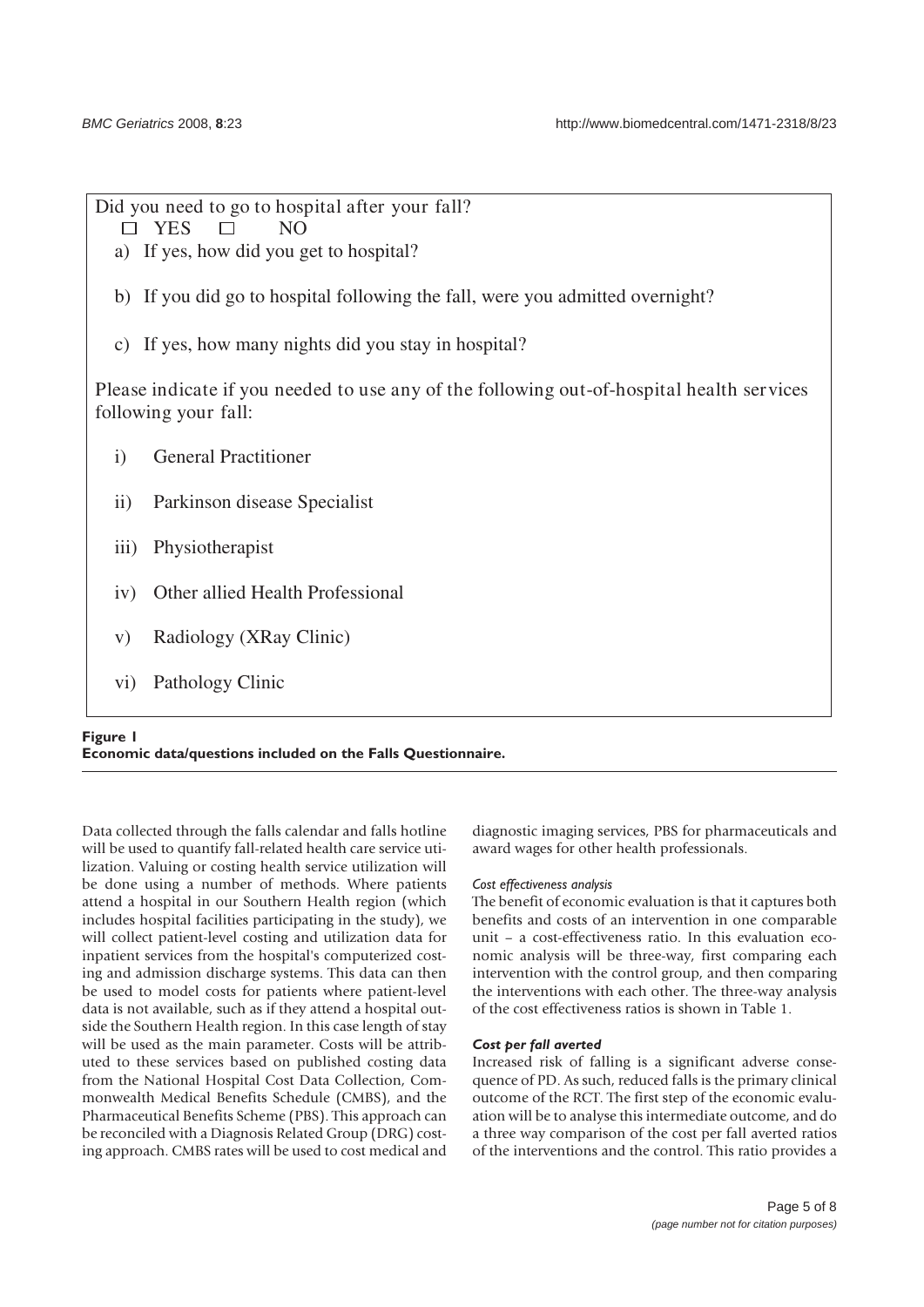|  | Table 1: Three-way analysis of cost-effectiveness ratios |
|--|----------------------------------------------------------|
|--|----------------------------------------------------------|

| <b>MST</b> vs Control                                    |                     |  |  |  |  |
|----------------------------------------------------------|---------------------|--|--|--|--|
| Cost per injurious fall averted                          | Cost per QALY saved |  |  |  |  |
| <b>PRT</b> vs Control                                    |                     |  |  |  |  |
| Cost per injurious fall averted                          | Cost per QALY saved |  |  |  |  |
| <b>MST vs PRT</b>                                        |                     |  |  |  |  |
| Cost per fall averted<br>Cost per injurious fall averted |                     |  |  |  |  |
|                                                          |                     |  |  |  |  |

crude measure of cost effectiveness in that the outcome measure (fall averted) does not distinguish between different levels of severity of falls. However as a standardised definition it enables greater synthesis with the body of research in the field and allows comparison with other falls prevention studies [31].

#### *Cost per injurious fall averted*

Falls are broadly defined in this trial, consistent with best practice in the field [31,32]. However there is significant variation in the severity of falls and the associated direct and indirect costs of falls (injury, quality of life consequences, hospital and other medical costs of treatment, and productivity losses). One intervention may be more effective at reducing serious falls (resulting in injury) while another may be more effective at reducing minor falls. An intervention may also improve the ability of a person with Parkinson's disease to react, hence minimising the severity of a fall and changing the type of fall endured. While cost of hospital use associated with falls is captured in the first ratio (primary outcome measure), from a health services perspective it is also meaningful to differentiate between falls and analyse more specifically falls associated with injury and subsequent health care use. We will therefore define an 'injurious fall' as a fall resulting in an injury requiring a health service contact.

#### *Cost per quality adjusted life year saved*

Falling and fear of falling can reduce the quality of life of individuals with PD in a number of ways. Further it is expected that physiotherapy treatments may have other positive impacts on individuals with PD. Comparing interventions based only on their ability to prevent falls will not capture the broader impacts and quality of life changes that may be attributable to the interventions. There is also limited external comparability of the cost effectiveness of these interventions with other interventions for people with PD, let alone other diseases. Thus cost utility analysis will be undertaken comparing the cost

per QALY gained across the two interventions and the control group.

#### *Discounting and sensitivity analysis*

We will define our base year as 2008 so costs in earlier years will be inflated using the published Australian consumer price index (CPI). One way sensitivity analysis will be undertaken to investigate the robustness of the CE ratios to a range of cost and effect estimates, including staff and program costs and discount rate on the cost side, and number of falls, number of injurious falls, HRQoL and PDQ-39 on the effect side.

#### **Discussion**

There are a number of important advantages of conducting an economic evaluation alongside an RCT, especially where the trial compares complex interventions for a disease such as PD. Economic input throughout the planning, design, data collection, implementation and evaluation and analysis phase of the RCT means that data can be collected alongside the clinical data in a way that meets the specific needs of the economic analysis. A central database system can be used to store both clinical and economic data concurrently. Timely data collection means that recall bias is reduced.

Inclusion of an economist in the design and running of the RCT results in expert advice regarding the selection of appropriate outcome measures. In this evaluation, there is opportunity to access good quality effectiveness data through careful monitoring of falls outcomes and timely reporting on quality of life indicators in the same sample population. Consistency in applying the outcome measurement instruments to the same sample population may not be available in evaluations using modelling and published findings.

The clinical trial setting provides more specific, and sometimes patient-level, resource use and costing data involved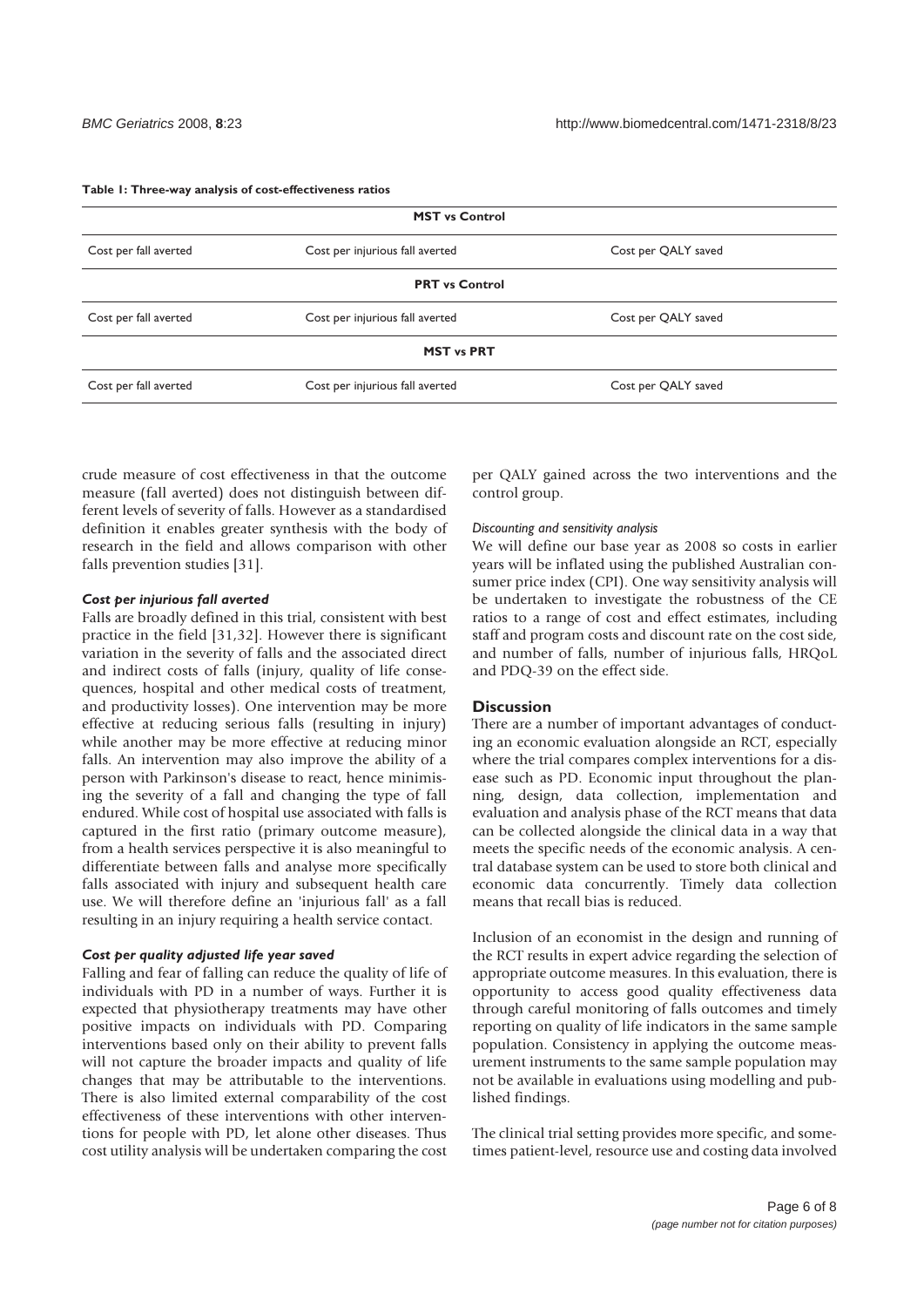in running the interventions, where estimates can be modelled from the costs incurred during the trial itself. Further, more systematic and timely consideration of costs can take place in this planned environment.

There are potentially some limitations to this methodology. Clinical trials are conducted in natural settings, so treatment compliance, resource utilization and other outcomes observed in a trial may not reflect what actually occurs in the real world. Using more real-life setting observational data or more pragmatic clinical trials could improve the external validity of an economic evaluation attached to a clinical trial. In this trial, the intervention protocols were designed to proximate real-life environments by running the interventions through out-patient facilities.

The reporting system for falls established for this RCT and evaluation is made up of two data capture mechanisms, the calendar and the falls hotline, which allows for crosschecking of falls reports. This appears to improve reporting rates of fall events and track compliance of the reporting mechanism. The standardized questionnaire, administered when contact is made through the falls hotline and/or during a follow-up phone call for calendar reported falls, is designed to reduce recall bias by reducing the recall period (maximum of 1 month for falls reported on the calendar that were not reported through the falls hotline) and by systematically documenting fall events and their implications, particularly with respect to health service use.

Two measures of quality of life have been chosen for this study, the EuroQoL EQ-5D and the PD-specific PDQ-39. These tools were chosen due to their simplicity for respondents, and the documented validity, reliability and sensitivity to change in the quality of life literature [32,34,36]. The PDQ-39 captures the specific impacts on quality of life that relate specifically to people with PD. The single unitary health utility index derived from the EQ-5D will enable comparison across a range of interventions, a broad scope of health issues and diseases, and may also capture "unanticipated effects" not built into the PDQ-39 [36,37].

#### **Conclusion**

This project has the potential to determine whether physical therapy as an adjunct to the routine medical management of PD can be cost effective in reducing falls and improving quality of life. Evidence of cost effectiveness can be used to support a case to healthcare funders, including private insurers for the funding of a complex physical therapy intervention for people with this disabling neurological condition.

#### **Competing interests**

The authors declare that they have no competing interests.

### **Authors' contributions**

MM, FH and JM conceived the idea for the study and participated in the design of the study as well as project management, data analysis and data interpretation. JW conceived the idea for the economic evaluation component of the study, participated in the design of the study, and drafted the manuscript for submission to *BMC Geriatrics*. AM and RI contributed to the design and assisted with subject recruitment and safety monitoring. HBM contributed to the design of the study, especially the falls data collection and falls analysis. EW assisted in drafting the manuscript for submission to *BMC Geriatrics* and is involved in compiling patient information. All the authors have read and approved the manuscript.

#### **Acknowledgements**

This project has been funded by a Michael | Fox Foundation (US) Clinical Discovery Grant 2006. The authors thank Mary Danoudis and Iliasipa Paumolevuka for their dedicated contributions to trial coordination.

#### **References**

- 1. Samii A, Nutt JG, *et al.*: **Parkinson's disease.** *The Lancet* 2004, **363(9423):**1783-93.
- 2. de Lau LML, Giesbergen PCLM, *et al.*: **Incidence of parkinsonism and Parkinson disease in a general population: The Rotterdam Study.** *Neurology* 2004, **63(7):**1240-4.
- 3. Mehta P, Kifley A, *et al.*: **Population prevalence and incidence of Parkinson's disease in an Australian community.** *Internal Medicine Journal* 2007, **37:**812-814.
- 4. Hagell PS, Nordling S, *et al.*: **Resource use and costs in a Swedish cohort of patients with Parkinson's disease.** *Movement Disorders* 2002, **17(6):**1213-20.
- 5. Morris ME: **Locomotor training in people with Parkinson disease.** *Physical Therapy* 2006, **86(10):**1426-35.
- 6. Goldman WP, Baty JD, *et al.*: **Cognitive and motor functioning in Parkinson disease: subjects with and without questionable dementia.** *Archives of Neurology* 1998, **55(5):**674-80.
- 7. Pluck GC, Brown RG: **Apathy in Parkinson's disease.** *Journal of Neurology, Neurosurgery and Psychiatry* 2002, **73(6):**636-42.
- 8. Aarsland D, Andersen K, *et al.*: **Risk of dementia in Parkinson's disease: a community-based, prospective study.** *Neurology* 2001, **56(6):**730-736.
- Schenkman M, Wei Zhu C, Cutson TM, Whetten-Goldstein K: Lon**gitudinal evaluation of economic and physical impact of Parkinson's disease.** *Parkinsonism and Related Disorders* 2001, **8(1):**41-50.
- 10. Goodwin VA, Richards SH, *et al.*: **The effectiveness of exercise** interventions for people with Parkinson's disease: A system-<br>atic review and meta-analysis. Movement Disorders 2008, atic review and meta-analysis. **23(5):**631-640.
- 11. Wood BH, Bilclough JA, Bowron A, Waiker RW: **Incidence and prediction of falls in Parkinson's disease: a prospective multidisciplinary study.** *Joumal of Neurology, Neurosurgery and Psychiatry* 2002, **72(6):**721-5.
- 12. Bloem BR, Grimbergen YA, Cramer M, Willemsen M, Zwinderman AH: **Prospective assessment of falls in Parkinson's disease.** *Journal of Neurology* 2001, **248(11):**950-958.
- 13. Gray P, Hildebrand K: **Fall risk factors in Parkinson's disease.** *Journal of Neuroscience Nursing* 2000, **32(4):**222-8.
- 14. Sato Y, Kaji M, Tsuru T, Oizumi K: **Risk factors for hip fracture among elderly patients with Parkinson's disease.** *Journal of the Neurological Sciences* 2001, **182(2):**89-93.
- 15. Johnell O, Melton ILJ, *et al.*: **Fracture risk in patients with parkinsonism: a population based study in Olmstead county, Minnesota.** *Age Ageing* 1992, **21:**32-8.